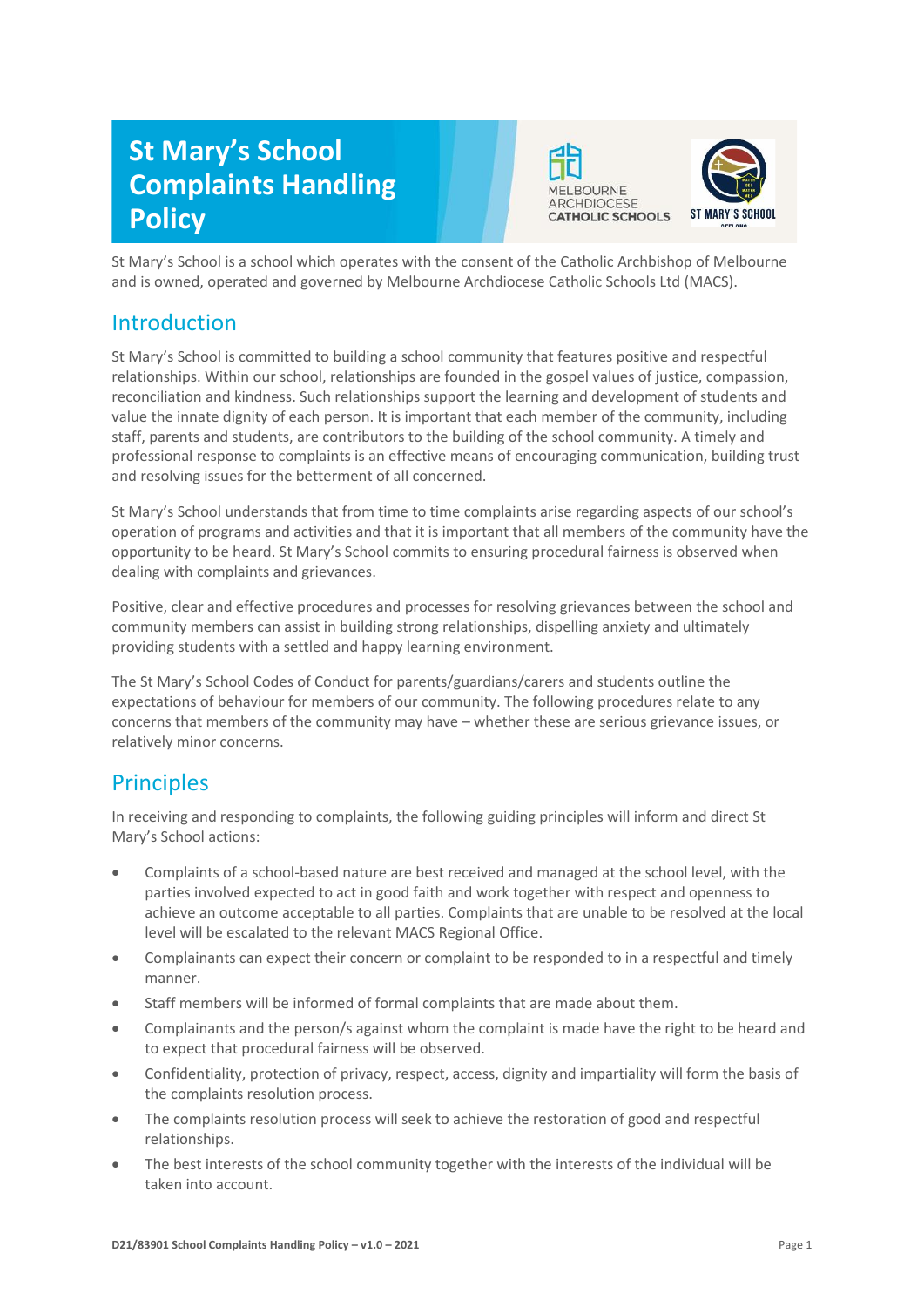# Definition

### **Complaint**

A complaint is an expression of dissatisfaction with an action taken, decision made, service provided or handling of an issue at a MACS school.

# Providing Feedback to St Mary's School

St Mary's School has procedures and processes in place by which parents/guardians/carers and the broader school community can confidently raise concerns in the knowledge that they will be listened to and their concerns will be professionally managed in a timely, confidential and appropriate manner.

Relationships with the school community are important to us. We take complaints raised by parents/guardians/carers and the broader school community seriously. There are many avenues to provide feedback to school staff. These include:

- annual formal parent/guardian/carer survey
- formally scheduled parent/guardian/carer feedback forums
- meetings with the principal or other staff members to express concerns

### Who to Contact to Make a Complaint

The nature of the complaint will determine who is the most appropriate person or body to manage the concerns raised. Complaints should be directed to the St Mary's School principal in the first instance.

For complaints of a serious nature involving school staff, the following additional information is provided.

### **Misconduct or serious misconduct**

All complaints of alleged misconduct or serious misconduct by a teacher or staff member should be reported to the principal of St Mary's School.

Complaints about teachers can also be reported to the Victorian Institute of Teaching (VIT) – the regulator in relation to the registration and investigation of serious misconduct (including conduct which is of a physical or emotional nature) of all teachers in the state of Victoria. If unsure whether the complaint constitutes serious misconduct by a teacher, contact the VIT on 1300 888 067 or [vit@vit.vic.edu.au.](mailto:vit@vit.vic.edu.au)

In some cases, certain actions which involve physical or emotional misconduct, such as unlawful assault or threats to the person, may constitute a criminal offence. These types of offences should be reported to and investigated by the police. Initial consultation with the principal of St Mary's School may help to determine the appropriate course of action in these circumstances.

### **Child abuse (including sexual offences)**

Complaints of alleged child abuse (including sexual offences) of school students should be reported to the principal of St Mary's School.

There are legal obligations on all adults to report child abuse to police once a reasonable belief is formed that a sexual offence has been committed against a child.

Failure to disclose a sexual offence against a child is a criminal offence under section 327 of the *Crimes Act 1958* (Vic.) (Crimes Act) and applies to all adults (18 years of age and over) in Victoria.

Communication with children under 16 years of age by teachers, staff or any other person to prepare or groom a child for future sexual activity is a criminal offence under section 49M(1) of the Crimes Act and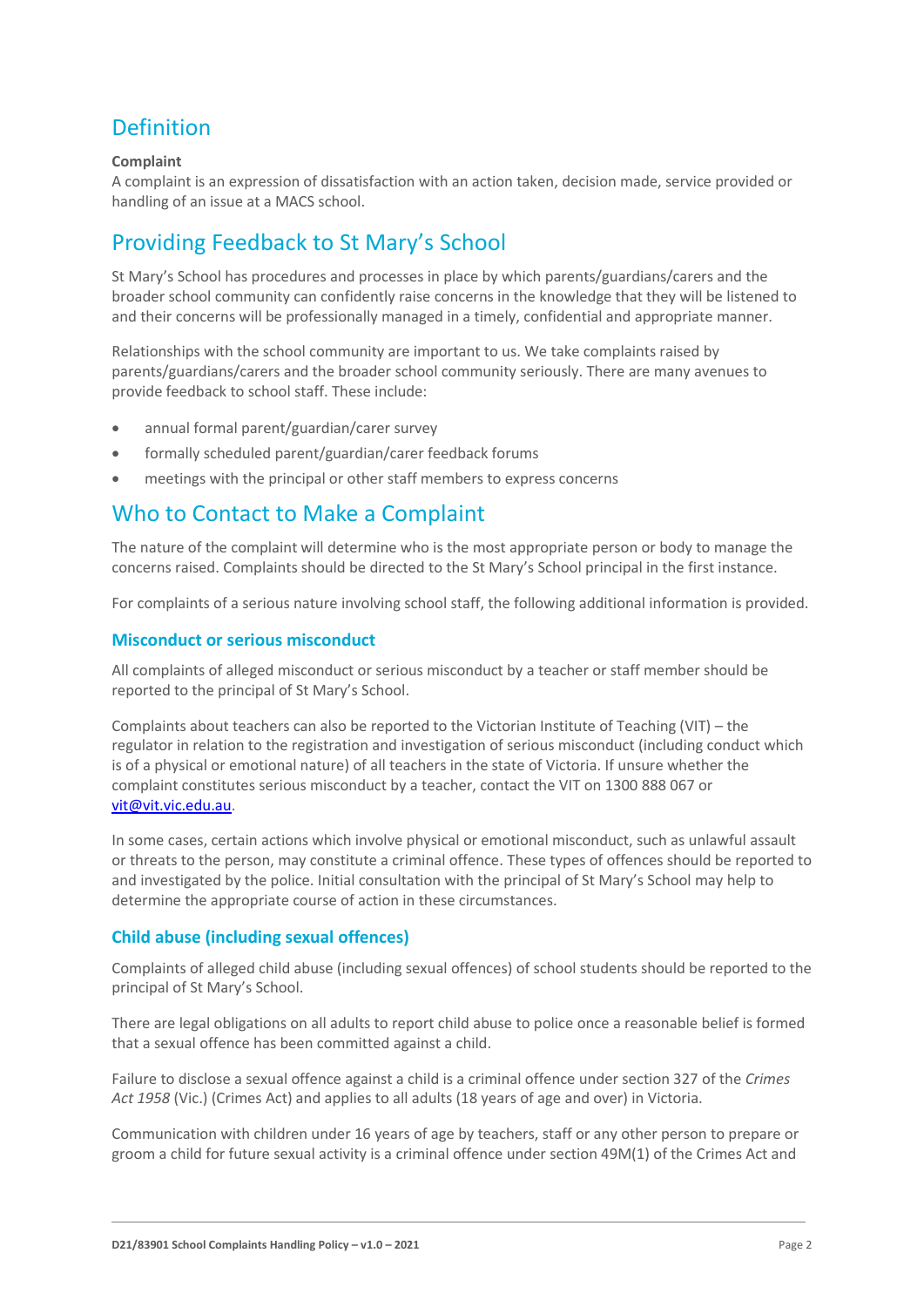must be reported to the police. The offence of grooming applies to any person aged 18 years or over and does not apply to communication between people who are both under 18 years of age.

### **Complaints against the principal of St Mary's School**

In the case of a complaint involving the principal of St Mary's School, the appropriate MACS Regional General Manager should be informed immediately.

MACS Regional Offices are located in the north, south, east and west of metropolitan Melbourne. Contact details are listed at the end of this policy.

#### **Complaints against the clergy or other persons involved in religious ministry**

If the complaint relates to the clergy or other persons involved in religious ministry with St Mary's School, the complainant should contact and seek advice from the Professional Standards unit of the Vicar General's Office in the Archdiocese of Melbourne, 383 Albert Street, East Melbourne. Visit [www.melbournecatholic.org](http://www.melbournecatholic.org/) or contact 03 9926 5677. If the person is a member of a religious order, the complainant should also contact the provincial head or professional standards office of that congregation or religious order.

#### **Anonymous complaints**

St Mary's School endeavours to address and respond to all complaints. In some situations, we may not be able to fully address complaints that are made anonymously or without sufficient detail being provided to enable an inquiry or resolution of the matter. To ensure procedural fairness, respondents have a right to know the particulars of the allegations being made against them and be given an opportunity to respond to them. Where possible, complainants are encouraged to give their names and to be reassured that we will deal with complaints professionally and in accordance with procedural fairness and confidentiality. If the complainant wishes to remain anonymous, it is at the principal's discretion what, if any, action will be taken. Anonymous complaints will be recorded in the same manner that all other complaints are recorded.

#### **Complaints in relation to Information Sharing Schemes**

St Mary's School is a prescribed Information Sharing Entity (ISE) that may share information under the Child Information Sharing Scheme (CISS) and the Family Violence Information Sharing Scheme (FVISS).

The school, as an ISE, may receive complaints from individuals in relation to its conduct as an ISE under the CISS or FVISS. It may also receive a complaint from another ISE.

The following information is recorded where a complaint is received under the CISS or FVISS:

- the date the complaint was made and received
- the nature of the complaint
- the action taken to resolve the complaint
- the action taken to lessen or prevent the issue from recurring
- the time taken to resolve the complaint
- further action taken if the complaint was not resolved.

#### **Complaints relating to reportable conduct**

Legal obligations are imposed on the MACS Head of Entity to report to the Commission for Child and Young People (CCYP), and investigate allegations of reportable conduct, where those allegations are based on a person's reasonable belief that reportable conduct or misconduct involving reportable conduct has occurred. Reportable conduct includes the following:

- sexual offences against, with or in the presence of a child
- sexual misconduct against, with or in the presence of a child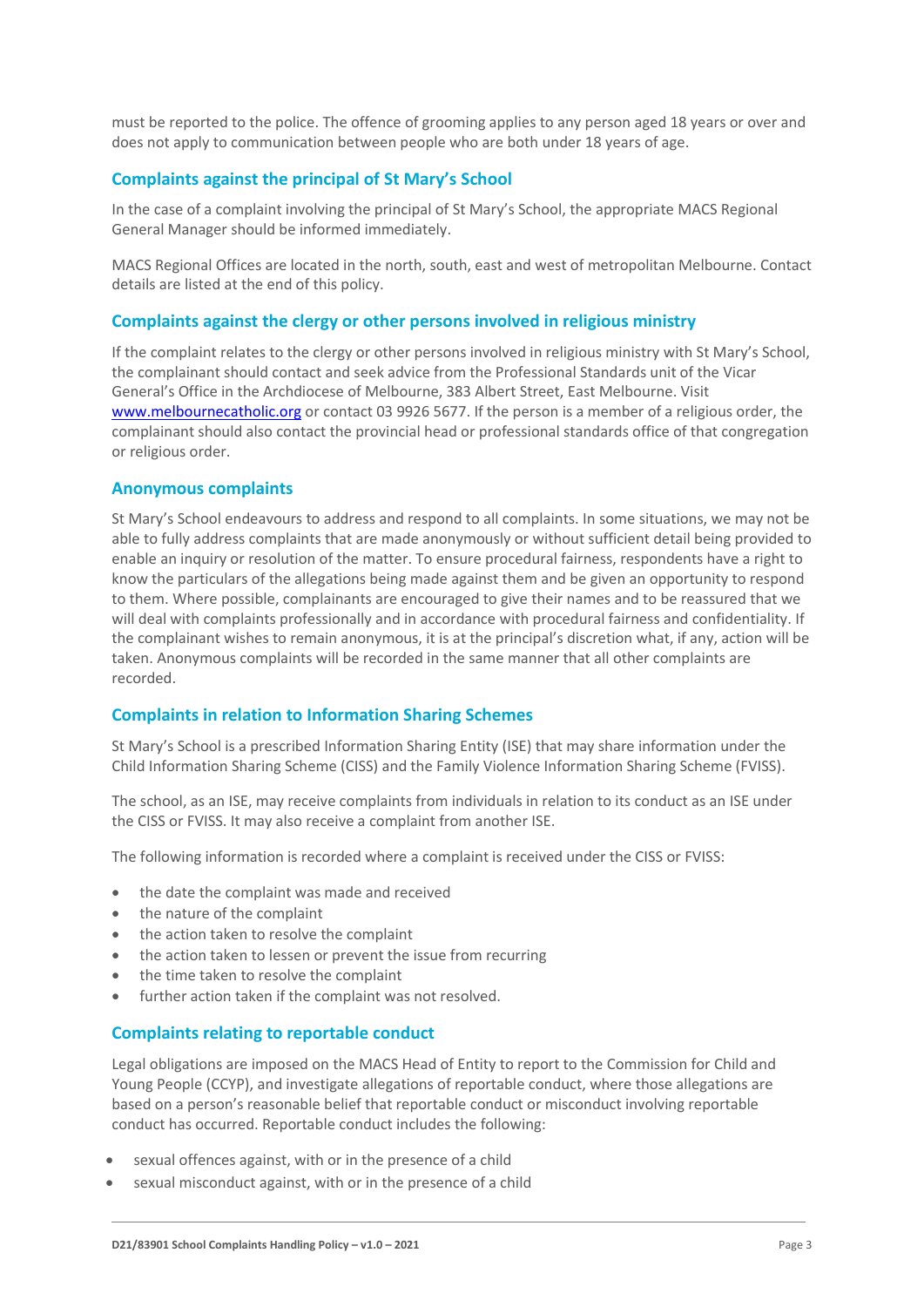- physical violence against, with or in the presence of a child
- behaviour that causes significant psychological or emotional harm
- significant neglect.

Complaints relating to a reportable conduct allegation which meets the requisite threshold and which involves a MACS employee (which amongst others, can include a teacher, principal, volunteer or contractor) must be reported.

Complaints of reportable conduct in relation to an employee (other than a principal) at a MACS primary school or MACS secondary college should be reported to the principal of the school. Complaints of reportable conduct involving a principal at a MACS primary school or MACS secondary college should be reported to the MACS Regional General Manager.

Further information can be found in the School's Reportable Conduct Policy.

### Procedures for Complaints about Issues at St Mary's School

St Mary's School has developed and maintains a fair, effective and efficient complaints-handling procedure so that complaints about events or decisions at St Mary's School can be addressed. The following steps can guide the procedure in making a complaint about issues arising at St Mary's School.

### **Clarify the issue**

- Be clear about the topic or issue to be discussed.
- Be mindful of the need to ascertain all the facts relating to the circumstances of the topic or issue.
- Think about what would be an acceptable outcome.
- Check and observe the St Mary's School complaints handling policy.

### **Making the complaint**

- Write an appropriate note or email to the relevant person (e.g. classroom teacher) outlining your concerns.
- Make an appointment to speak via phone or in person with the relevant person/s.
- Consider speaking with the St Mary's School student wellbeing leader, if appropriate.
- Arrange meeting times or phone calls through the St Mary's School office.
- Ensure the relevant person/s is given a reasonable amount of time to take the steps required to resolve or address the concerns.

### **Contact the principal or deputy principal**

- If the issue remains unresolved after discussion with the relevant person/s at the school, request an appointment, through the St Mary's School office, to discuss the concern with the principal or deputy principal.
- The principal may be represented by another senior staff member. If the relevant staff member is going to be present at the meeting, the meeting time is more likely to occur outside classroom hours.

# Expectations of and Information for Parents/Guardians/Carers

In making a complaint, St Mary's School requests and expects that the complainant will:

- raise the concern or complaint as soon as possible after the issue has arisen
- communicate and respond in ways that are constructive, fair and respectful
- provide complete and factual information about the concern or complaint
- observe confidentiality and a respect for sensitive issues
- act in good faith to achieve an outcome acceptable to all parties
- have realistic and reasonable expectations about possible outcomes/remedies.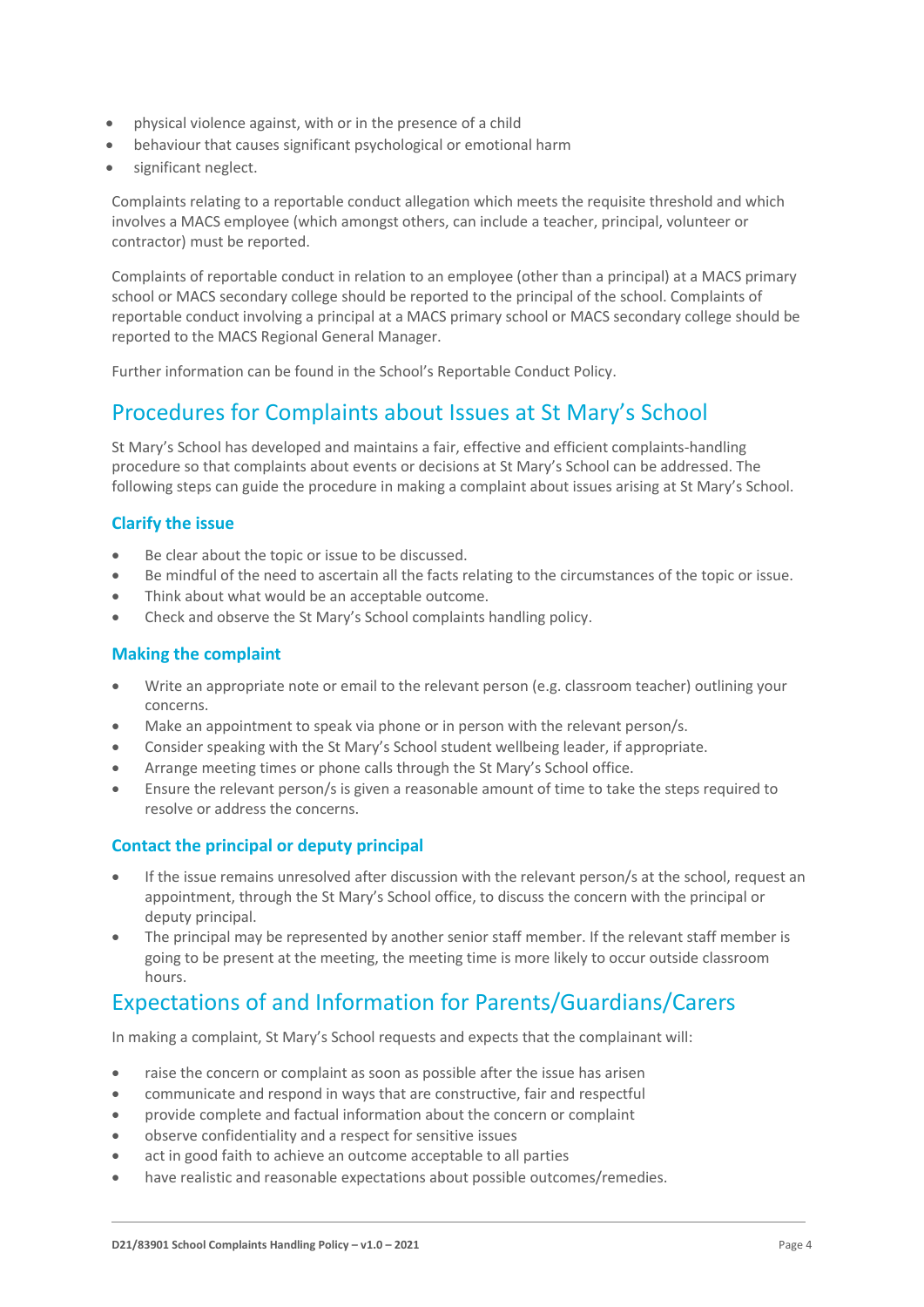If your concern/complaint relates to your child's treatment by another student or students while at St Mary's School, we expect that you will refer your complaint directly to the school, via your child's class teacher, deputy principal or principal. Under no circumstances should you approach another student in the care of the school to discuss the issue or chastise them. Direct contact with parents to resolve the matter is also discouraged if the complaint pertains to issues or incidents that have arisen at the school.

Parents/guardians/carers making complaints are to be respectful, confidential and courteous. Parents/guardians/carers who are unreasonable, threatening or discourteous can expect their discussions with the principal to be terminated until such time as an alternative discussion time is arranged by the school.

# Process for Dealing with Complaints

The school will record the details of all complaints including the name and contact details of the persons making the complaint. The school will then refer the complaint to the most appropriate person to undertake an inquiry. There will be many occasions that this will be someone other than the principal. The staff member conducting the inquiry may conduct a preliminary inquiry or communicate with the parent to discuss the matter further.

If the scope of the inquiry is beyond the capacity or jurisdiction of the school, the matter will be referred to the MACS Regional General Manager and the parent/guardian/carer will be informed of the referral.

Parents/guardians/carers discussing complaints with the principal may be accompanied by a support person. The support person can be a family member, a friend or a professional with knowledge of the student. Any person acting in a professional capacity on behalf of the parents/guardians/carers must provide their occupational details and full name prior to the meeting being held. It is at the principal's discretion if an external professional is a participating member of any school meeting. The support person may encourage and facilitate sharing of parent/guardian/carer knowledge, perception and issues. The support person should support a positive working relationship between all parties. The support person does not speak on behalf of parents/guardians/carers when discussing complaints with the principal.

Any inquiry conducted by the school will be done so in a timely, efficient and confidential manner, ensuring the fair principles on natural justice are applied for all. Parents/guardians/carers will be provided with an anticipated timeframe for a resolution. The staff member conducting the inquiry will record the details of the inquiry.

Privacy laws may prohibit information being provided to the complainant of any specific action that has been taken in relation to individuals about whom the complaint has been raised.